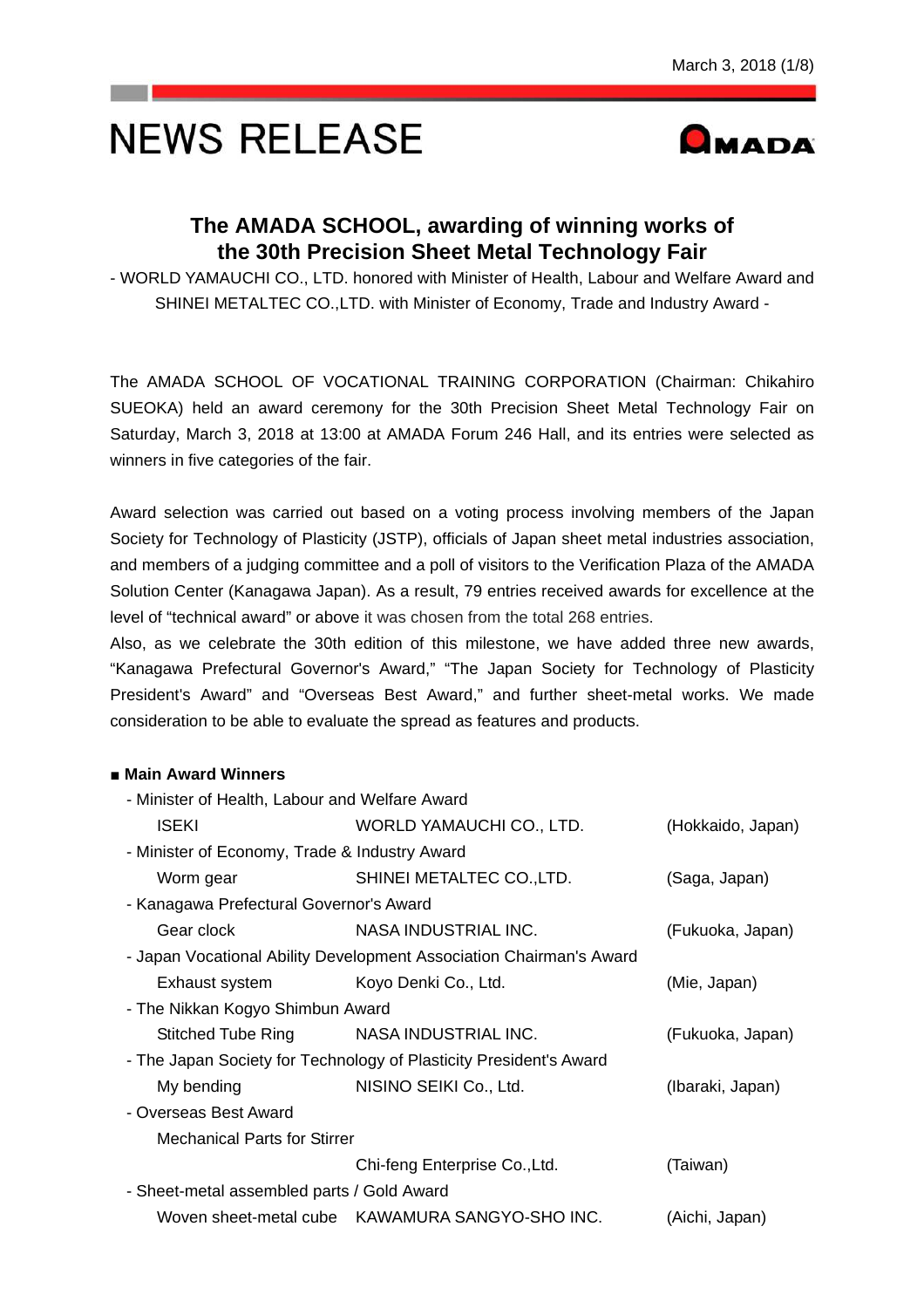- Formative arts fabrication / Gold Award

Stainless steel rose bouquet Nadayoshi Co., Ltd. (Fukuoka, Japan)

- Student's fabrication / Gold Award Sailboat "Elpis Pandora" Tsu Advanced Vocational Technical Training School (Mie, Japan)

■ About the Precision Sheet Metal Technology Fair

#### **1. Intention**

"The Precision Sheet Metal Technology Fair" is aimed at improving and exchanging sheet-metal processing technologies in worldwide manufacturing industries and leading to the development of this industry field, which is held annually since 1989. Applications are currently accepted for products in five categories from May every year, bring together excellent sheet-metal processed products from worldwide at AMADA Solution Center, and after a strict judging during the exhibition, an awarding ceremony is held in March of the following year.

#### **2. Summary**

| Application categories: Total of 5 categories: Sheet-metal parts, Sheet-metal assembled parts, |                                                                        |  |  |
|------------------------------------------------------------------------------------------------|------------------------------------------------------------------------|--|--|
|                                                                                                | Welding fabrication, Formative arts fabrication, Student's fabrication |  |  |
| Period of entry:                                                                               | May $1 \sim$ October 31, 2017                                          |  |  |
| Period of selection:                                                                           | November 1, 2017 ~ January 31, 2018                                    |  |  |
| Awarding ceremony:                                                                             | March 3, 2018                                                          |  |  |

#### **3. Administration**

| Sponsorship: | AMADA SCHOOL OF VOCATIONAL TRAINING CORPORATION                      |  |  |
|--------------|----------------------------------------------------------------------|--|--|
| Cooperation: | The Japan Society for Technology of Plasticity                       |  |  |
| Support:     | Minister of Health, Labour and Welfare, Minister of Economy, Trade & |  |  |
|              | Industry, Kanagawa Government, Japan vocational<br>ability           |  |  |
|              | development association, The Nikkan Kogyo Shimbun Ltd., The          |  |  |
|              | Amada Foundation, Japan sheet metal industries association,          |  |  |
|              | AMADA HOLDINGS CO., LTD.                                             |  |  |

#### **4. Judging**

The judging board consists of visitors to the AMADA Solution Center, members of JSTP, officials of sheet-metal industry associations, and a judging committee of academic experts, which is selected separately.

The awards include gold, silver, and bronze awards, as well as awards given by the Ministry of Health, Labour and Welfare, Ministry of Economy, Trade and Industry, Japan Vocational Ability Development Association, Nikkan Kogyo Shimbun, Ltd., and AMADA itself. In addition, it added also "Kanagawa Prefectural Governor's Award," "The Japan Society for Technology of Plasticity President's Award" and "Overseas Best Award."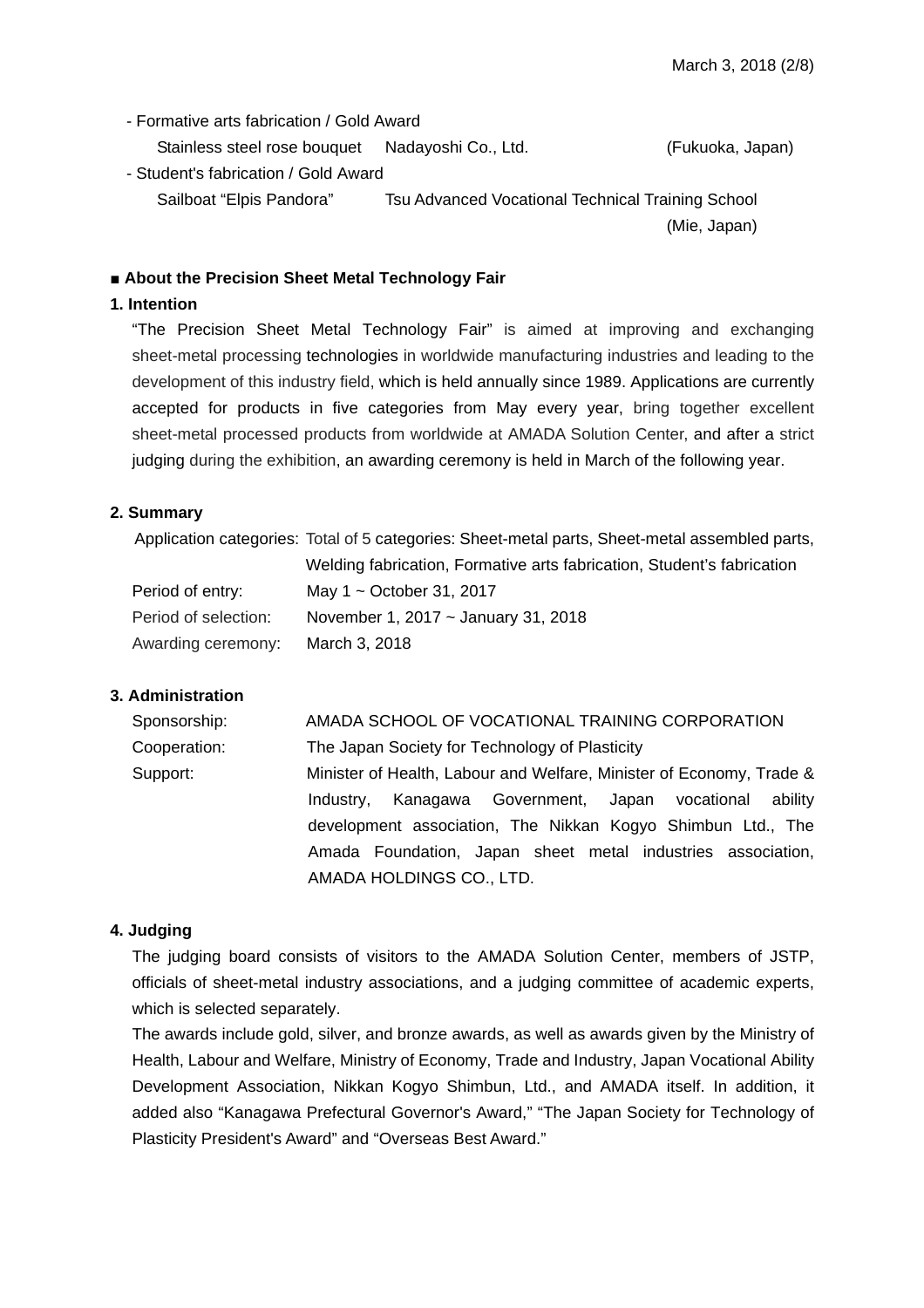#### **5. Breakdown**

■ **Breakdown of entries** 268<sup>\*</sup> entries in total (Japan: 164 pcs, Overseas: 104<sup>\*</sup> pcs) \*This year there was a record high number of entries from total and overseas.

| - Sheet-metal parts:     | 98 pcs | - Sheet-metal assembled parts: 84 pcs |        |
|--------------------------|--------|---------------------------------------|--------|
| - Welding fabrication:   | 22 pcs | - Formative arts fabrication:         | 38 pcs |
| - Student's fabrication: | 26 pcs |                                       |        |

■ **Breakdown of overseas entries by country** (104 entries)

|  | - China: 37 pcs - Germany: 14 pcs - Italy: |                                                           | 12 pcs - USA: 9 pcs      |  |
|--|--------------------------------------------|-----------------------------------------------------------|--------------------------|--|
|  | - India: 6 pcs - Taiwan: 6 pcs - Korea:    |                                                           | 5 pcs - Australia: 3 pcs |  |
|  |                                            | - Thailand 3 pcs - France 3 pcs - UK: 2 pcs - Spain: 1 pc |                          |  |
|  |                                            | - Russia: 1 pc - Poland 1 pc - Singapore: 1 pc            |                          |  |

As one of the top comprehensive manufacturer of metalworking machines, the AMADA Group will strongly promote the development and revitalization of the sheet-metal processing industry by supporting "The Precision Sheet Metal Technology Fair." In addition, we will continue to make efforts to contribute to the development of the local and global community through the manufacturing process of metalworking and to realize the brilliant future all over the world.

# **AMADA HOLDINGS CO., LTD.**

Public Relations 200 Ishida, Isehara, Kanagawa, 259-1196 Japan URL: http://www.amadaholdings.co.jp/en/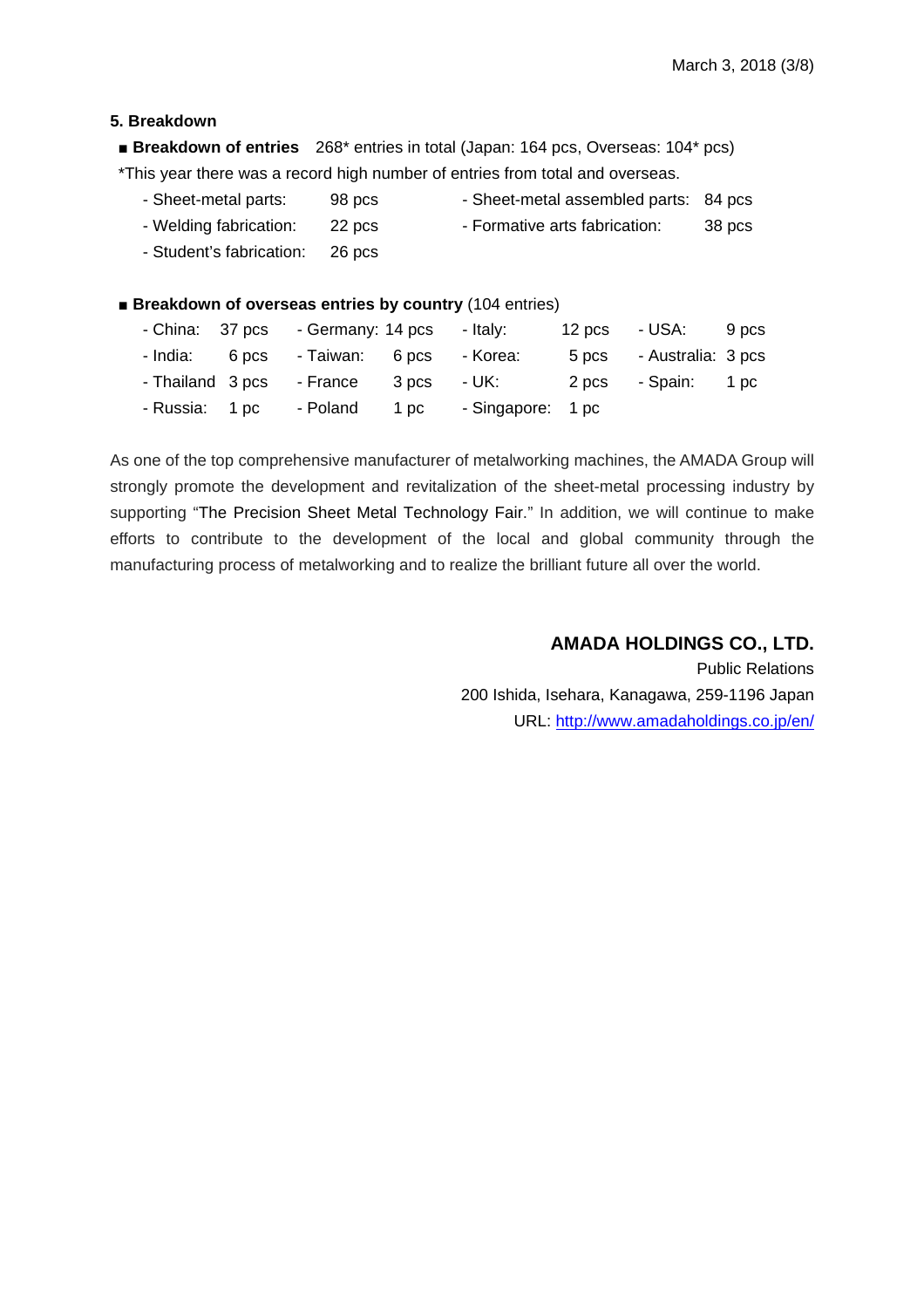| < List of prize-winning works >                                                                                                                                                                                                                    |                                                                                                                                                               |                   |  |  |  |
|----------------------------------------------------------------------------------------------------------------------------------------------------------------------------------------------------------------------------------------------------|---------------------------------------------------------------------------------------------------------------------------------------------------------------|-------------------|--|--|--|
| Minister of Health, Labour and Welfare Award<br>Granted to the excellent and precision component using the highest level of proficiency skills<br>and technique.                                                                                   |                                                                                                                                                               |                   |  |  |  |
| <b>ISEKI</b>                                                                                                                                                                                                                                       | WORLD YAMAUCHI CO., LTD.                                                                                                                                      | (Hokkaido, Japan) |  |  |  |
| Minister of Economy, Trade & Industry Award<br>Granted to the component whose fruit of first-class process technique and pioneering method<br>is expected to contribute broadly to the sheet metal industry.                                       |                                                                                                                                                               |                   |  |  |  |
| Worm gear                                                                                                                                                                                                                                          | SHINEI METALTEC CO., LTD.                                                                                                                                     | (Saga, Japan)     |  |  |  |
| ■ Kanagawa Prefectural Governor's Award                                                                                                                                                                                                            | Granted to the component including technology and skills with future-oriented ideas for leading                                                               |                   |  |  |  |
| to innovation.<br>Gear clock                                                                                                                                                                                                                       | NASA INDUSTRIAL INC.                                                                                                                                          | (Fukuoka, Japan)  |  |  |  |
| original method in making.                                                                                                                                                                                                                         | Japan Vocational Ability Development Association Chairman's Award<br>Granted to the component that is supposed to use second-to-none technique and to develop |                   |  |  |  |
| Exhaust system                                                                                                                                                                                                                                     | Koyo Denki Co., Ltd.                                                                                                                                          | (Mie, Japan)      |  |  |  |
| ■ The Nikkan Kogyo Shimbun Award<br>Granted to the component whose great technical level and originality is expected to contribute<br>to the prosperity of the industry.                                                                           |                                                                                                                                                               |                   |  |  |  |
| <b>Stitched Tube Ring</b>                                                                                                                                                                                                                          | NASA INDUSTRIAL INC.                                                                                                                                          | (Fukuoka, Japan)  |  |  |  |
|                                                                                                                                                                                                                                                    | The Japan Society for Technology of Plasticity President's Award<br>Granted to the component using advanced bending techniques and skills.                    |                   |  |  |  |
| My bending                                                                                                                                                                                                                                         | NISINO SEIKI Co., Ltd.                                                                                                                                        | (Ibaraki, Japan)  |  |  |  |
| Overseas Best Award<br>Granted to the component with excellent techniques and skills from overseas.<br><b>Mechanical Parts for Stirrer</b>                                                                                                         |                                                                                                                                                               |                   |  |  |  |
|                                                                                                                                                                                                                                                    | Chi-feng Enterprise Co., Ltd.                                                                                                                                 | (Taiwan)          |  |  |  |
| <b>Judging Committee's Special Award</b><br>Granted to the component whose great technical level and originality is expected to contribute<br>to the prosperity of the industry.<br><b>Excellent work of high precision sheet-metal technology</b> |                                                                                                                                                               |                   |  |  |  |
| Coin-bank with tricks                                                                                                                                                                                                                              | <b>HOSOMI IRON WORKS Co., Ltd</b>                                                                                                                             | (Hyogo, Japan)    |  |  |  |
| Excellent work of thin plate welding technology                                                                                                                                                                                                    |                                                                                                                                                               |                   |  |  |  |
| Air duct                                                                                                                                                                                                                                           | YAMASHITA MACHINERY Co., Ltd.                                                                                                                                 | (Aichi, Japan)    |  |  |  |
|                                                                                                                                                                                                                                                    | Excellent work of laser decoration technology<br>It's only a button, but it surely is a button                                                                |                   |  |  |  |
|                                                                                                                                                                                                                                                    | Shimura Press Corporation.                                                                                                                                    | (Aichi, Japan)    |  |  |  |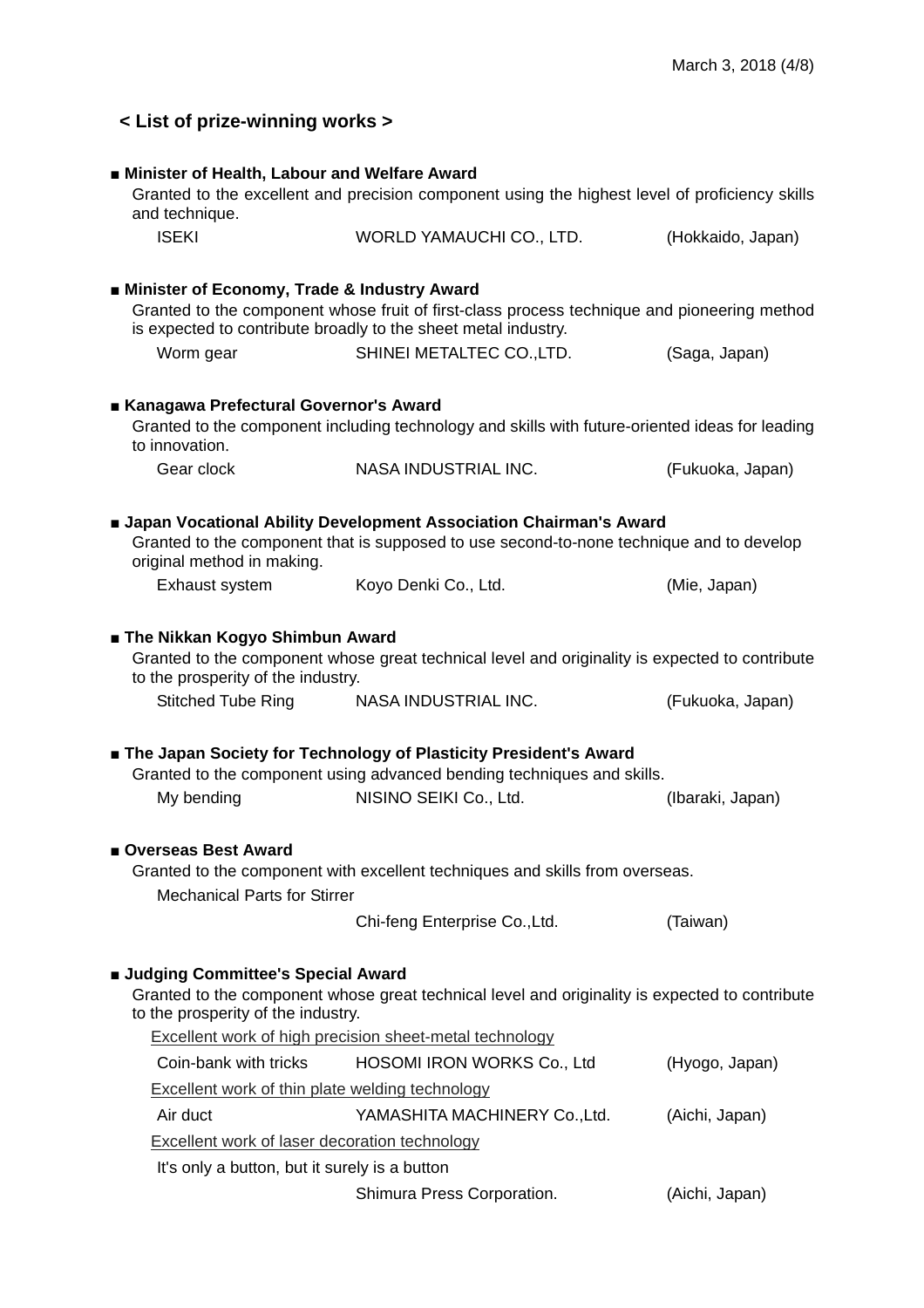# ■ **AMADA** Award

Granted to the component that is considered to contribute to improvement of quality and cost through the latest process technique and equipment. Stainless steel decoration pole

| Clean Metals Co., Ltd.                                   |                 |
|----------------------------------------------------------|-----------------|
|                                                          | (Chiba, Japan)  |
| HUASHENG FUJITEC ELEVATOR CO., LTD. (China)<br>Tiananmen |                 |
| DAIEI KOUGYOU Co. Ltd.<br>A-BOX                          | (Nagano, Japan) |

## ■ **Special Encouragement Awards**

Granted to the company or school that has entered 10 times while being an entry for the 30th Precision Sheet Metal Technology Fair.

| NISINO SEIKI Co., Ltd.       | (Ibaraki, Japan)  |
|------------------------------|-------------------|
| Ikezawa Seisakusho Co., Ltd. | (Tochhigi, Japan) |
| Toukai kikou Co., Ltd        | (Aichi, Japan)    |

# ■ **Sheet-metal parts**

| [Silver Award]                     |                                                                    |                    |
|------------------------------------|--------------------------------------------------------------------|--------------------|
| Metal toy series "salmon"          | Ishikawa Kinzoku Seisakusho Co., Ltd.                              | (Hokkaido, Japan)  |
| [Bronze Award]                     |                                                                    |                    |
| Initial "D"                        | Daizen Kougyo Co., Ltd.                                            | (Osaka, Japan)     |
| [Technical Award]                  |                                                                    |                    |
| Polyhedron                         | Shinmei Corporation.                                               | (Osaka, Japan)     |
| 3D door plate                      | SATO Sheet Metal Manufacturing Co., Ltd.                           | (Shiga, Japan)     |
| Foot massage board                 | Nikkoh Metal Industrie Co., Ltd.                                   | (Hyogo, Japan)     |
| 150mm transparent scale            | <b>MASUDA CORPORATION</b>                                          | (Nagano, Japan)    |
| Light reflector                    | Takamura Kougyousyo Co., Ltd.                                      | (Hiroshima, Japan) |
| <b>Shielding Case</b>              | <b>Tanaka Electric Industry</b>                                    | (Osaka, Japan)     |
| Suzuka Circuit                     | KURODASEIKI Co., Ltd.                                              | (Nagano, Japan)    |
| Soccer ball                        | <b>EMO Corporation</b>                                             | (Osaka, Japan)     |
| <b>KAZAGURUMA</b>                  | Kameyama Iron Works.                                               | (Gifu, Japan)      |
| Belt roll guide                    | Yano Bankin Seisakusho Co., Ltd.                                   | (Shizuoka, Japan)  |
| 48-agonal (triple)                 | Yamaguchi Kinzoku Kyokuban Kogyo Co., Ltd.                         |                    |
|                                    |                                                                    | (Yamaguchi, Japan) |
| Center plate                       | Tianjin Jin Ganghua Stainless Steel Commercial Equipment Co., Ltd. |                    |
|                                    |                                                                    | (China)            |
| Deco-Boko                          | YASHIRO KOGYOSHO CO., LTD.                                         | (Niigata, Japan)   |
| Case 01                            | Hoshi Seisakusho Co., Ltd.                                         | (Tokyo, Japan)     |
| Tooth pick case                    | INFESO Co., Ltd.                                                   | (Korea)            |
| Portable blood-pressure meter part |                                                                    |                    |
|                                    | TEISCO.INDUSTRY CO., LTD.                                          | (Saitama, Japan)   |
| Duct                               | SANSEI INDUSTRY Co., LTD.                                          | (Okayama, Japan)   |
| Food machine part (tray)           | Takeno Kogyo Co., Ltd.                                             | (Aichi, Japan)     |
| <b>DEEP U BRACKET</b>              | <b>Hamilton Fabrications Ltd</b>                                   | (UK)               |
| Punching metal                     | Shikoku Stainless Kogyo Co., Ltd.                                  | (Tokushima, Japan) |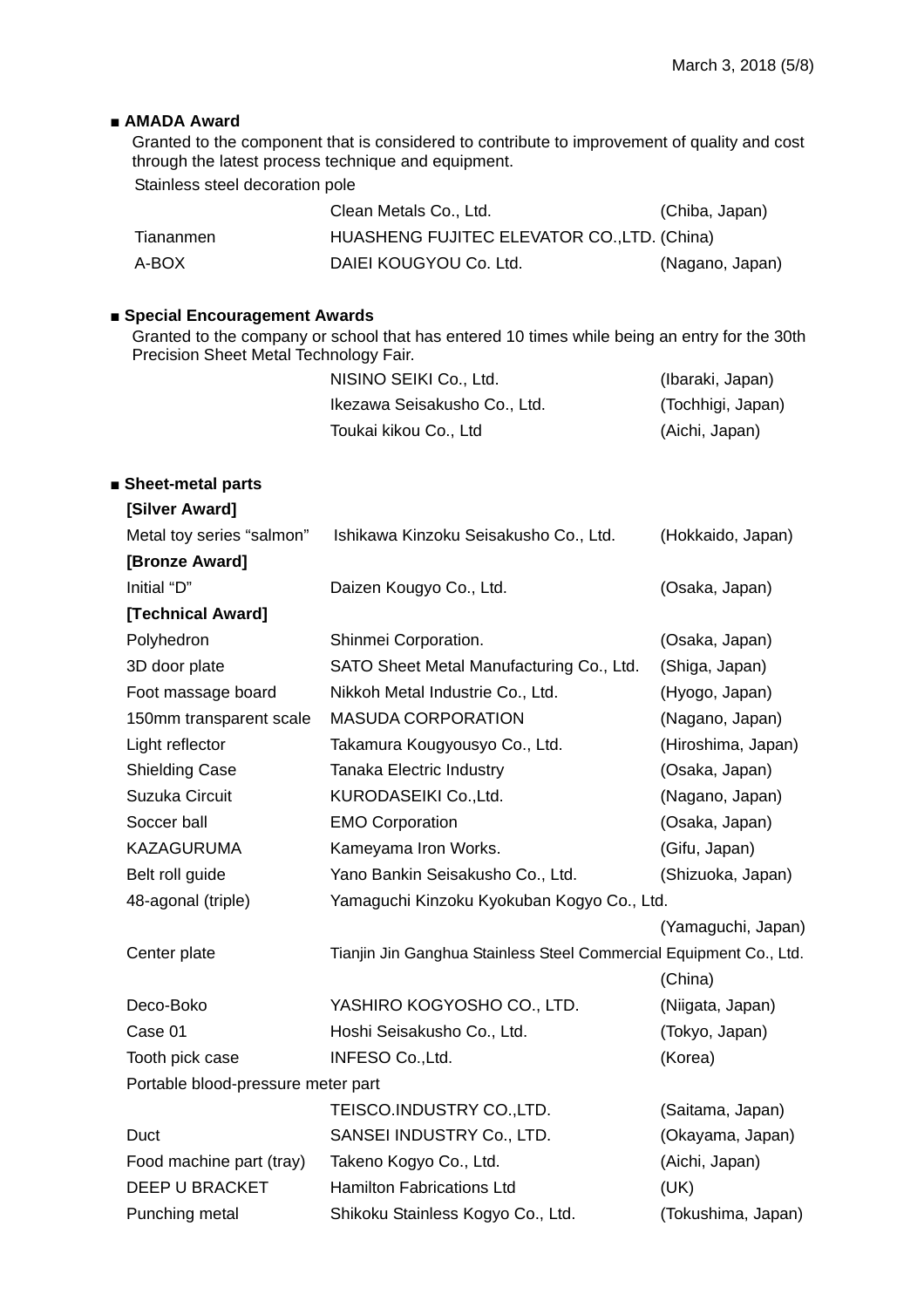Encouraging Technical Awards were honored with Accurate Metal Stamping (US) and other companies in total 73 pcs.

| ■ Sheet-metal assembled parts                |                                                         |                  |  |  |  |
|----------------------------------------------|---------------------------------------------------------|------------------|--|--|--|
| [Gold Award]                                 |                                                         |                  |  |  |  |
| Woven sheet-metal cube                       | KAWAMURA SANGYO-SHO INC.                                | (Aichi, Japan)   |  |  |  |
| [Silver Award]                               |                                                         |                  |  |  |  |
| N-017 type tank                              | NOBUHARA MANUFACTURING CO., LTD                         | (Iwate, Japan)   |  |  |  |
| [Bronze Award]                               |                                                         |                  |  |  |  |
| Triple spiral rorating parts                 | TANABE Co., Ltd.                                        | (Fukuoka, Japan) |  |  |  |
| [Technical Award]                            |                                                         |                  |  |  |  |
| Airplane                                     | TECHONE CO., LTD.                                       | (Osaka, Japan)   |  |  |  |
|                                              | Analytical measuring equipment case, deformation sample |                  |  |  |  |
|                                              | Kamimura Seisakusyo Co., Ltd.                           | (Kyoto, Japan)   |  |  |  |
| Odakyu 2200 series train                     | Endo Inc.                                               | (Tokyo, Japan)   |  |  |  |
| Rubber gun                                   | FUJIWARA KINZOKU Co., Ltd.                              | (Hyogo, Japan)   |  |  |  |
| PHOTO-GRILLE                                 | DARCO SP.Z.O.O.                                         | (Poland)         |  |  |  |
| Sheet-metal soccer ball                      | Maeda Technica Co., Ltd.                                | (Mie, Japan)     |  |  |  |
| Chinese Dragon                               | Yixing shi xin zhong ya metal products Co., Ltd.        | (China)          |  |  |  |
| Single rose                                  | Nihon Gairoto Seizou Co., Ltd.                          | (Aichi, Japan)   |  |  |  |
| Next generation industrial chassis 1/4 scale |                                                         |                  |  |  |  |
|                                              | Tamagawa Hightech Corporation                           | (Aomori, Japan)  |  |  |  |
| Pickup truck shaped cigarette case           |                                                         |                  |  |  |  |
|                                              | Nagamine Denki Corporation                              | (Okinawa, Japan) |  |  |  |
| <b>Bicycle</b>                               | <b>MOREAU INDUSTRIE</b>                                 | (France)         |  |  |  |
| <b>Ballot</b> box                            | SAKAGUCHI MANUFACTURING CO., LTD. (Wakayama, Japan)     |                  |  |  |  |
| Post box "serapo" and support "Spiral"       |                                                         |                  |  |  |  |
|                                              | WATANABE Manufactory Company Limited (Ibaraki, Japan)   |                  |  |  |  |
|                                              |                                                         |                  |  |  |  |

Encouraging Technical Awards were honored with Ambrosini G.T. S.r.l. (Italy) and other companies in total 63 pcs.

| ■ Welding fabrication        |                               |                   |
|------------------------------|-------------------------------|-------------------|
| [Silver Award]               |                               |                   |
| Stainless steel "Osechi" box |                               |                   |
|                              | Nadayoshi Co., Ltd.           | (Fukuoka, Japan)  |
| [Bronze Award]               |                               |                   |
| Watering pot                 | NASA INDUSTRIAL INC.          | (Fukuoka, Japan)  |
| [Technical Award]            |                               |                   |
| Key lock structure           | Nagasaki Keikinzoku Co., Ltd. | (Nagasaki, Japan) |
| Water bottle                 | Takarae Co., Ltd.             | (Ishikawa, Japan) |
|                              |                               |                   |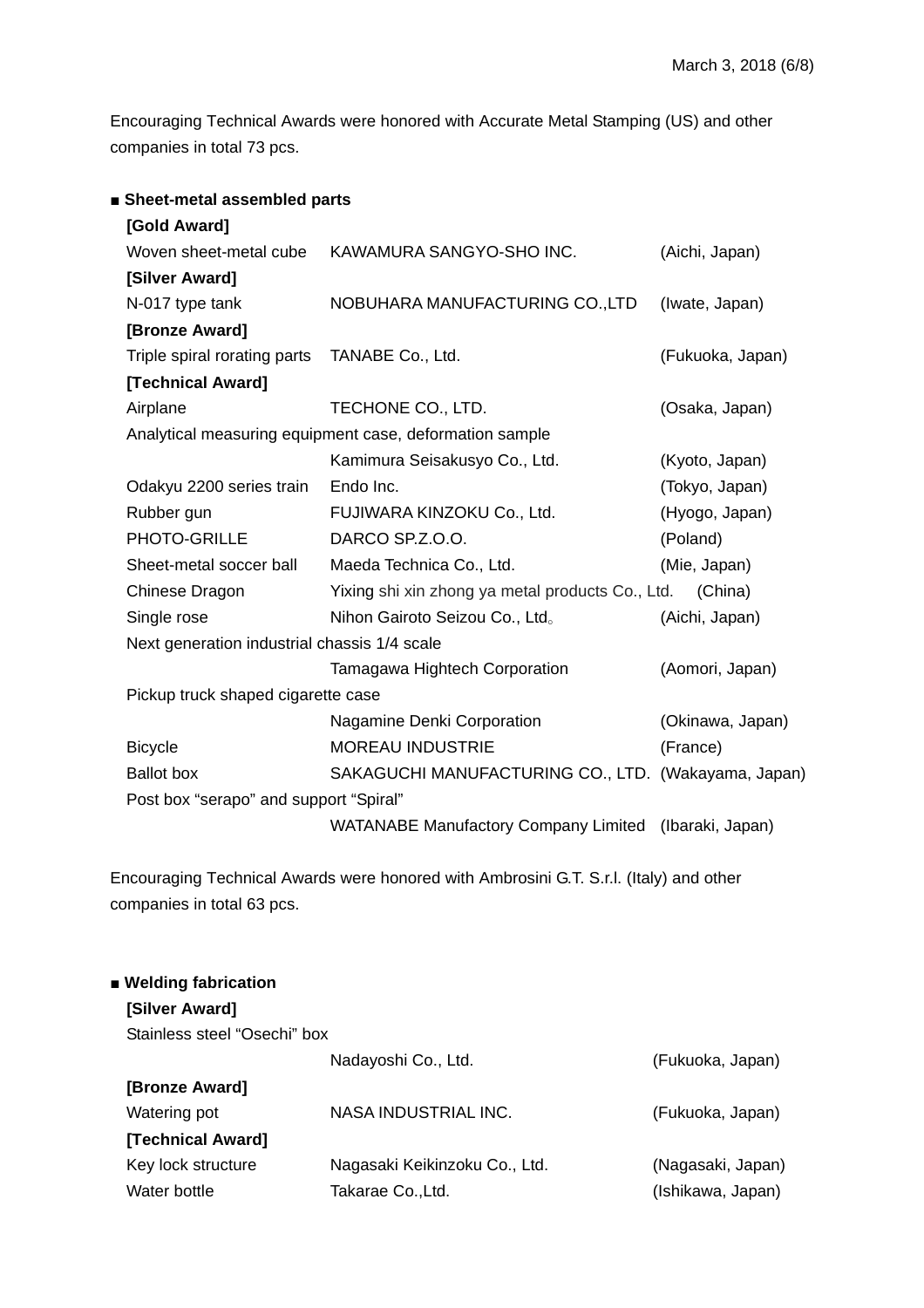Titanium gradation sake bottle

Honda Gikou Co., Ltd. (Aichi, Japan)

Encouraging Technical Awards were honored with Alape GmbH (Germany) and other companies in total 13 pcs.

| ■ Formative arts fabrication      |                                         |                   |  |  |  |
|-----------------------------------|-----------------------------------------|-------------------|--|--|--|
| [Gold Award]                      |                                         |                   |  |  |  |
| Stainless steel rose bouquet      |                                         |                   |  |  |  |
|                                   | Nadayoshi Co., Ltd.                     | (Fukuoka, Japan)  |  |  |  |
| [Silver Award]                    |                                         |                   |  |  |  |
| Twelve zodiac signs               | Shinagawa Art Pro Co., Ltd.             | (Niigata, Japan)  |  |  |  |
| [Bronze Award]                    |                                         |                   |  |  |  |
| <b>Beetle</b>                     | MEIDEN SYSTEM MANUFACTURING CORPORATION |                   |  |  |  |
|                                   |                                         | (Shizuoka, Japan) |  |  |  |
| [Technical Award]                 |                                         |                   |  |  |  |
| Aflo                              | DAEGIIK HI-TECH Co.                     | (Korea)           |  |  |  |
| Shogi board                       | Tanaka Seisakusho Co., Ltd.             | (Okayama, Japan)  |  |  |  |
| Juggling toy                      | sanyuu industry inc.                    | (Hyogo, Japan)    |  |  |  |
| Mega fastner                      | Nagasaki Keikinzoku Co., Ltd.           | (Nagasaki, Japan) |  |  |  |
| Kurage-hime (Jelly fish princess) |                                         |                   |  |  |  |
|                                   | Tastem Co., Ltd.                        | (Ehime, Japan)    |  |  |  |
| bangasa                           | Bellteckne Co., Ltd.                    | (Fukuoka, Japan)  |  |  |  |
| Mobius square                     | Shoman Co., Ltd.                        | (Gunma, Japan)    |  |  |  |
|                                   |                                         |                   |  |  |  |

Encouraging Technical Awards were honored with ARAX Co., Ltd. (Kagawa, Japan) and other companies in total 27 pcs.

| ■ Student's fabrication              |                                                                 |                   |
|--------------------------------------|-----------------------------------------------------------------|-------------------|
| [Gold Award]                         |                                                                 |                   |
| Sailboat "Elpis Pandora"             | Tsu Advanced Vocational Technical Training School               |                   |
|                                      |                                                                 | (Mie, Japan)      |
| [Silver Award]                       |                                                                 |                   |
| Crystal flower                       | Shonai Vocational Ability Development Center                    |                   |
|                                      |                                                                 | (Yamagata, Japan) |
| [Bronze Award]                       |                                                                 |                   |
| Soccer ball made of different metals |                                                                 |                   |
|                                      | Kanagawa Prefectural Western Region Vocational Technical School |                   |
|                                      |                                                                 | (Kanagawa, Japan) |
| KOI                                  | Tokyo Metropolitan KOGEI High School                            | (Tokyo, Japan)    |